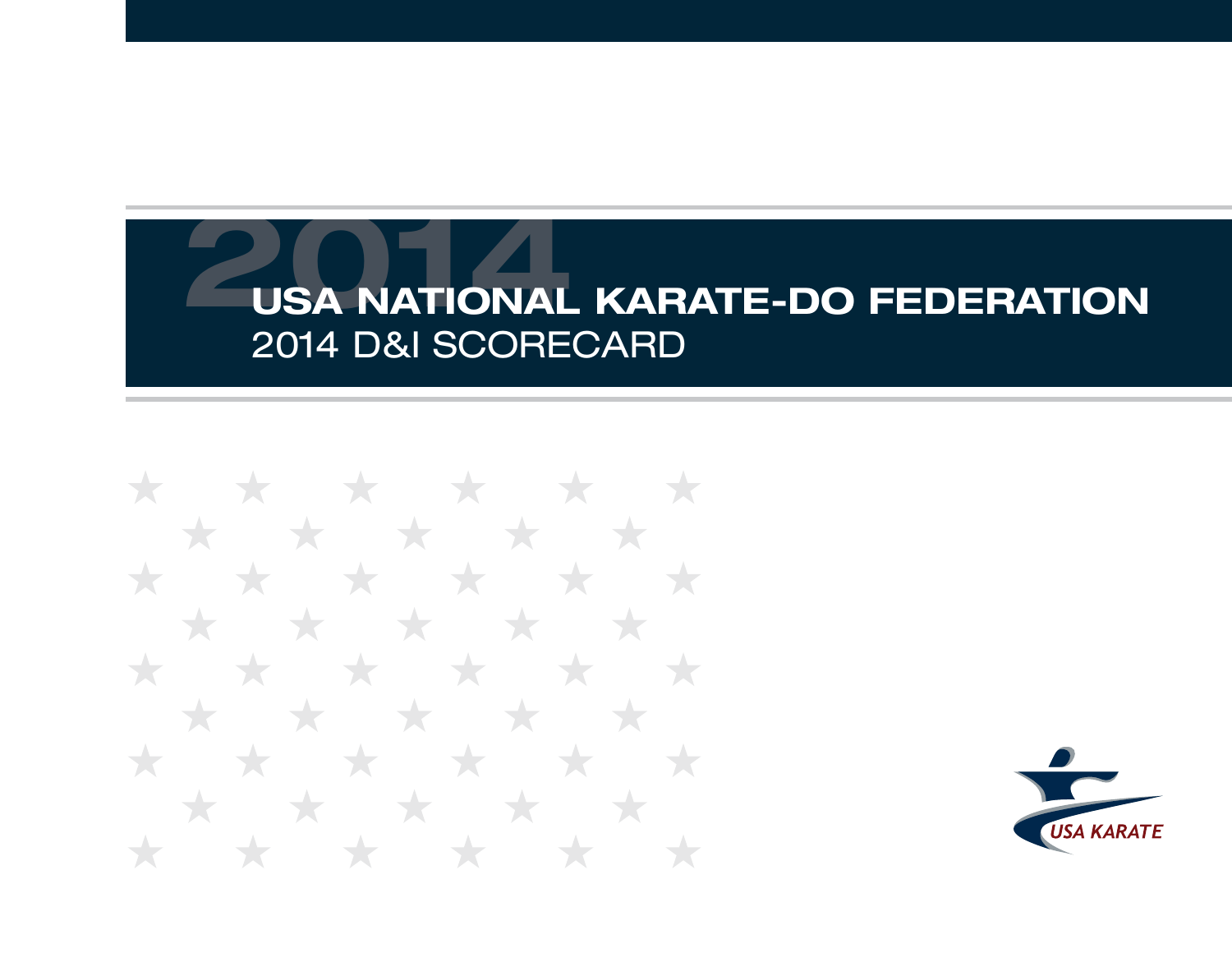

#### How the D&I Scorecard is collected and prepared

In accordance with the Ted Stevens Act, the USOC's Diversity and Inclusion department annually collects diversity data from the USOC, NGBs and HPMOs. The data is due April 1 and is based on each organization's demographic data as of Dec. 31 from the previous year.

Once the data is collected, the USOC works with a consultant to compile more than 4,000 data points into unique scorecards for each NGB, HPMO, and one for the USOC.

#### How to interpret the colors and numbers in the D&I **Scorecard**

Scores and colors are given as a percent of the benchmark. For simplicity, the scorecard uses green, yellow and red. Green indicates 85 percent or greater; yellow for 69-84 percent; and red signifies 68 percent or lower. Note that red is indicative of an opportunity to grow the sport and should be viewed as a positive prospect for creating strategy.

The color scheme allows for a quick indication of where an opportunity might exist, but it should also be put into context. In some cases, the numbers are quite small, so a change of one or two people can be very significant. Therefore red, although noteworthy, does not necessarily indicate failure.

#### How Benchmarks in the USOC D&I Scorecard are derived

The benchmark is derived from a combination of the U.S. Census, NCAA, and the specific NGB or HPMO's data. The benchmarks are tailored to each NGB and HPMO to adjust for their staff size, financial resources and uniqueness of their sport. For example, USA Volleyball's benchmark for membership data is based on 50 percent U.S. Census data and 50 percent NCAA data. For other sports like Team Handball, NCAA data is not applicable.

The D&I Scorecard measures the diversity of the USOC, NGB and HPMO's board of directors, standing committees, staff, membership, national team coaches and athletes, and developmental team coaches and athletes. The scorecard also measures the participation of women, people of color (African American/Black, Asian, Hispanic, Native American, Pacific Islander and two or more races), persons with disabilities and veterans.

The benchmarks are designed to provide an assessment and comparison of the NGBs and/or HPMOs while considering the uniqueness of each organization. For example, the benchmark for the percent of female coaches on the team is based on the percent of women on the team. Simply, the coaching staff should reflect the diversity of the team. This factor is important because some sports, like boxing, have not had female participation as long as other sports, like swimming, for instance. Therefore, fewer female coaches in boxing would be expected (at this point in time).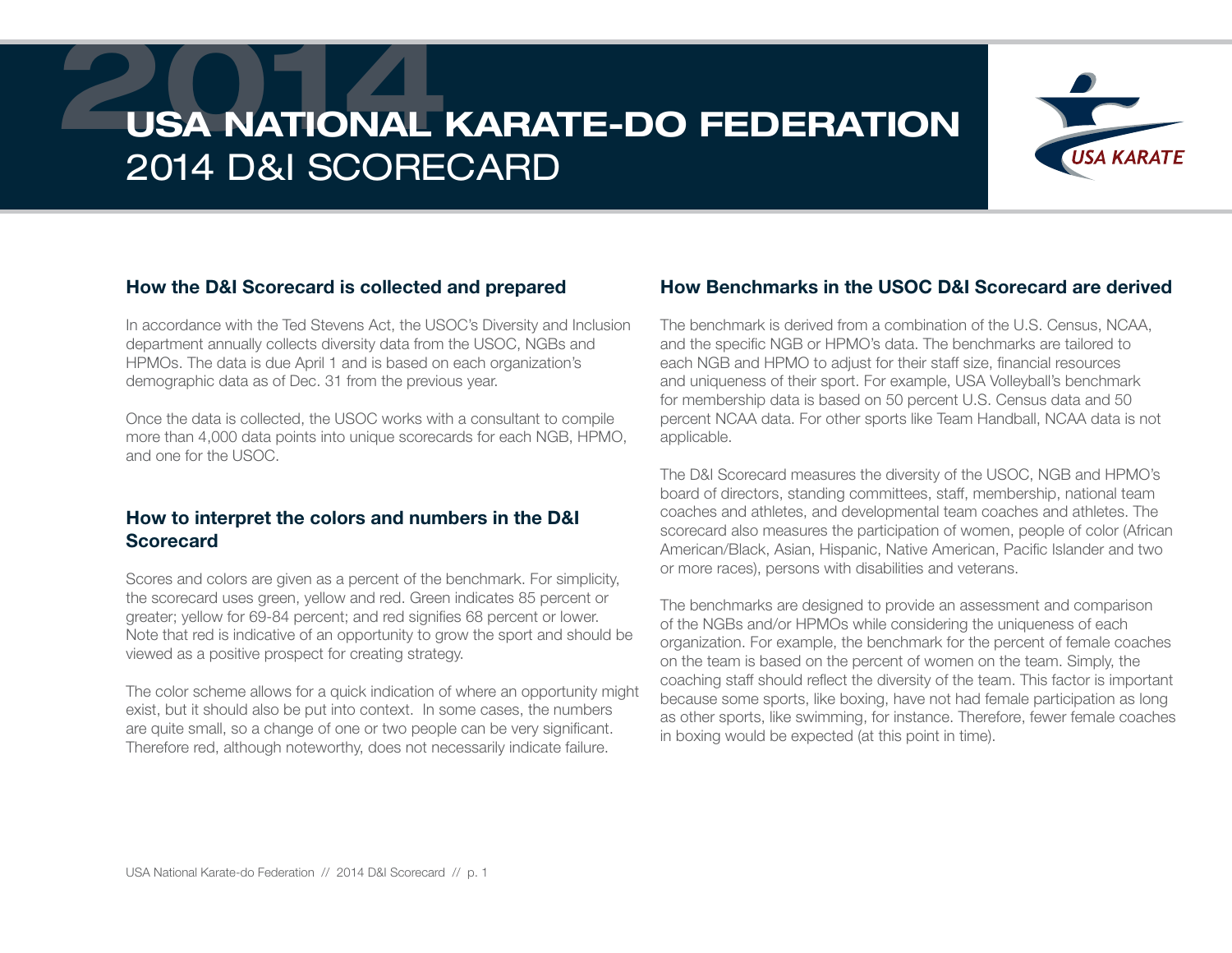

### PEOPLE OF COLOR

|                                             | # Total Employees/<br><b>Members</b> | % People of Color | <b>Benchmark</b> | % Benchmark<br><b>Achieved</b> | # Of Hires To<br><b>Benchmark</b> |
|---------------------------------------------|--------------------------------------|-------------------|------------------|--------------------------------|-----------------------------------|
| <b>Board of Directors</b>                   | $\Theta$                             | 22.22             | 26.71            | 83.19                          | $\circlearrowright$               |
| <b>Executive Committee</b>                  | $\circ$                              | N/A               | 0.00             | N/A                            | $\circ$                           |
| <b>Standing Committees</b>                  | 29                                   | 34.48             | 29.81            | 115.67                         | $\circ$                           |
| Professional Staff                          | $\sqrt{2}$                           | 50.00             | 25.21            | 198.33                         | $\circ$                           |
| NGB Membership                              | $\circ$                              | N/A               | 0.00             | N/A                            | $\circ$                           |
| National Teams (Athletes)                   | 23                                   | 60.86             | 22.05            | 276.01                         | $\circ$                           |
| National Teams (Coaches & Non-Athletes)     | 13                                   | 30.76             | 51.15            | 60.14                          | 3                                 |
| Developmental National Teams (Athletes)     | $\circlearrowright$                  | N/A               | 0.00             | N/A                            | $\circ$                           |
| Developmental National Teams (Non-Athletes) | $\circ$                              | N/A               | 0.00             | N/A                            | $\circ$                           |
| Part-Time Employees /Interns                | $\sqrt{2}$                           | 0.00              | 27.24            | 0.00                           |                                   |
| Total                                       | 78                                   | 39.74             |                  |                                |                                   |
| Average                                     |                                      | 33.05             |                  | 122.22                         |                                   |

**Benchmark Legend** 85% to 100+ 69 to 84%  $\blacksquare$  <68%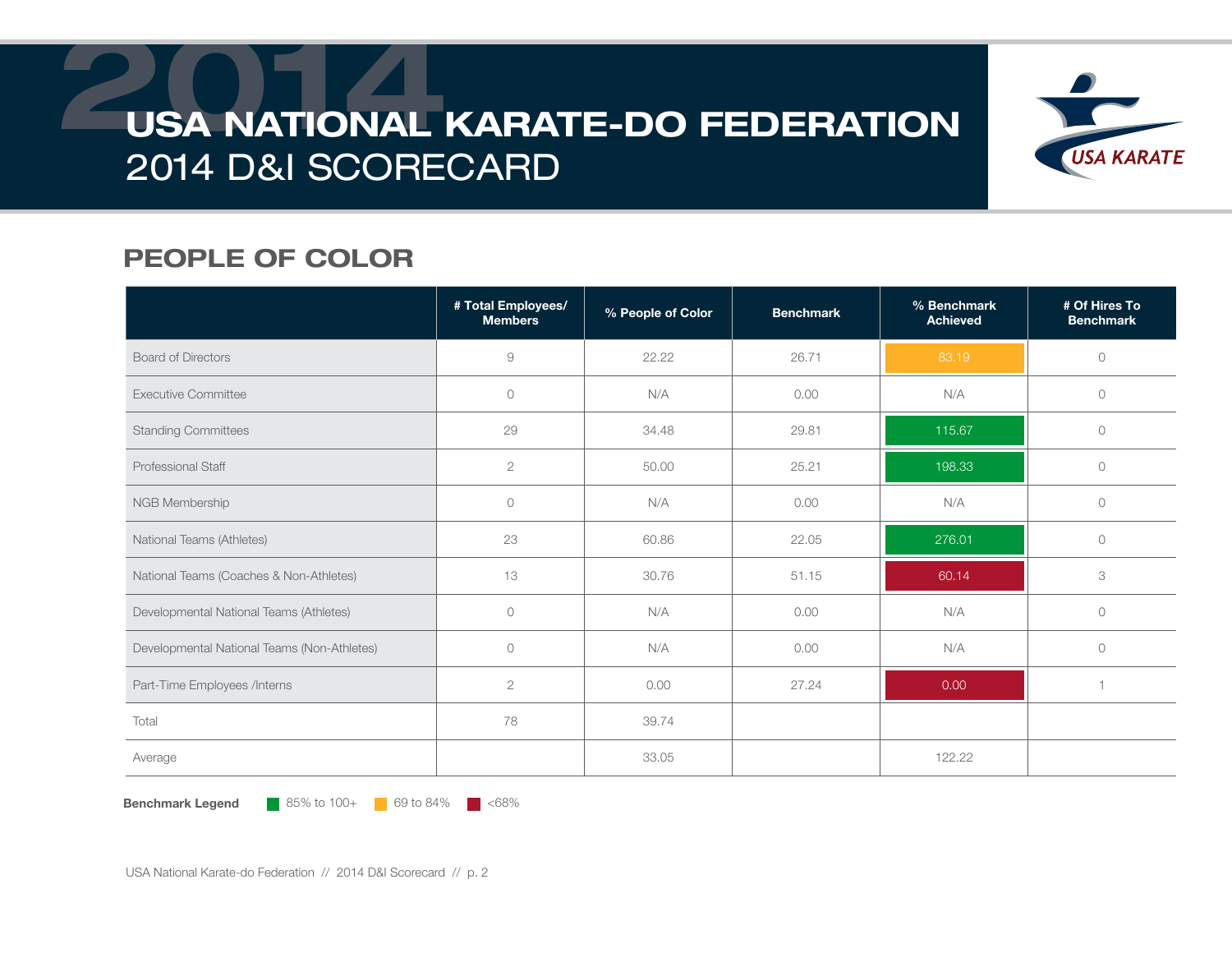

#### WOMEN

|                                             | # Total Employees/<br><b>Members</b> | % Women | <b>Benchmark</b> | % Benchmark<br><b>Achieved</b> | # Of Hires To<br><b>Benchmark</b> |
|---------------------------------------------|--------------------------------------|---------|------------------|--------------------------------|-----------------------------------|
| <b>Board of Directors</b>                   | $\emph{9}$                           | 11.11   | 38.05            | 29.20                          | $\mathbf{2}$                      |
| <b>Executive Committee</b>                  | $\circ$                              | N/A     | 0.00             | N/A                            | $\circ$                           |
| <b>Standing Committees</b>                  | 29                                   | 27.58   | 38.26            | 72.09                          | 3                                 |
| <b>Professional Staff</b>                   | $\sqrt{2}$                           | 100.00  | 64.67            | 154.63                         | $\circ$                           |
| NGB Membership                              | $\circ$                              | N/A     | 0.00             | N/A                            | $\circ$                           |
| National Teams (Athletes)                   | 23                                   | 52.17   | 34.79            | 149.96                         | $\circ$                           |
| National Teams (Coaches & Non-Athletes)     | 13                                   | 23.07   | 47.82            | 48.24                          | 3                                 |
| Developmental National Teams (Athletes)     | $\circ$                              | N/A     | 0.00             | N/A                            | $\circ$                           |
| Developmental National Teams (Non-Athletes) | $\circ$                              | N/A     | 0.00             | N/A                            | $\circ$                           |
| Part-Time Employees /Interns                | $\sqrt{2}$                           | 0.00    | 55.61            | 0.00                           |                                   |
| Total                                       | 78                                   | 33.33   |                  |                                |                                   |
| Average                                     |                                      | 35.66   |                  | 75.69                          |                                   |

**Benchmark Legend** 85% to 100+ 69 to 84%  $\blacksquare$  <68%

USA National Karate-do Federation // 2014 D&I Scorecard // p. 3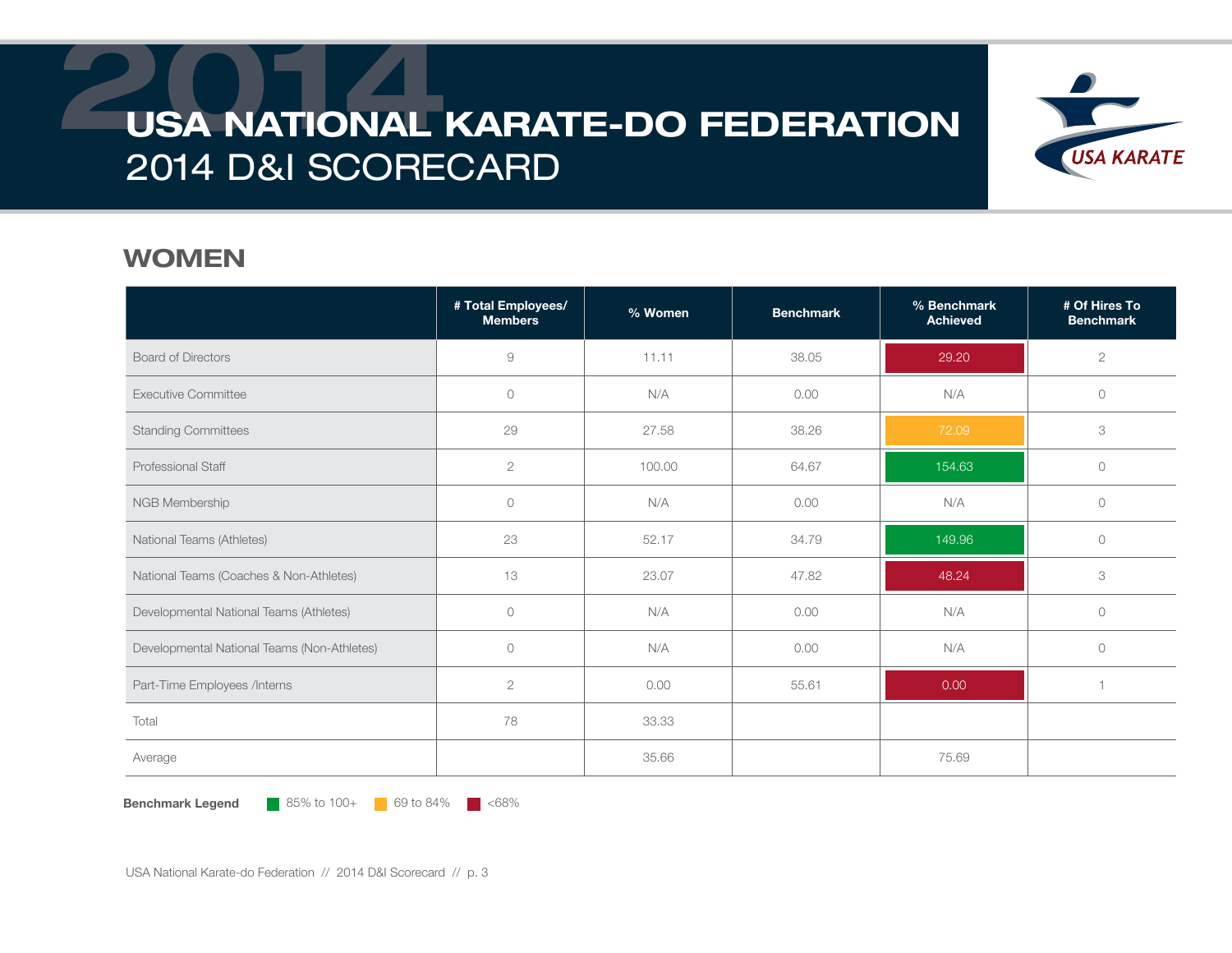

### PERSONS WITH DISABILITIES

|                                             | # Total Employees/<br><b>Members</b> | % Persons With<br><b>Disabilities</b> | <b>Benchmark</b> | % Benchmark<br><b>Achieved</b> | # Of Hires To<br><b>Benchmark</b> |
|---------------------------------------------|--------------------------------------|---------------------------------------|------------------|--------------------------------|-----------------------------------|
| <b>Board of Directors</b>                   | 9                                    | 0.00                                  | 7.00             | 0.00                           |                                   |
| <b>Executive Committee</b>                  | $\circ$                              | N/A                                   | 7.00             | N/A                            | $\circ$                           |
| <b>Standing Committees</b>                  | 29                                   | 0.00                                  | 7.00             | 0.00                           | $\mathbf{2}$                      |
| <b>Professional Staff</b>                   | $\sqrt{2}$                           | 0.00                                  | 7.00             | 0.00                           | $\circ$                           |
| NGB Membership                              | $\circ$                              | N/A                                   | 7.00             | N/A                            | $\circ$                           |
| National Teams (Athletes)                   | 23                                   | 13.04                                 | 7.00             | 186.29                         | $\circ$                           |
| National Teams (Coaches & Non-Athletes)     | 13                                   | 7.69                                  | 7.00             | 109.86                         | $\circ$                           |
| Developmental National Teams (Athletes)     | $\circlearrowright$                  | N/A                                   | 7.00             | N/A                            | $\circ$                           |
| Developmental National Teams (Non-Athletes) | $\circledcirc$                       | N/A                                   | 7.00             | N/A                            | $\circlearrowright$               |
| Part-Time Employees /Interns                | $\mathbf{2}$                         | 0.00                                  | 7.00             | 0.00                           | $\circ$                           |
| Total                                       | 78                                   | 5.13                                  |                  |                                |                                   |
| Average                                     |                                      | 3.46                                  |                  | 49.36                          |                                   |

**Benchmark Legend** 85% to 100+ 69 to 84%  $\blacksquare$  <68%